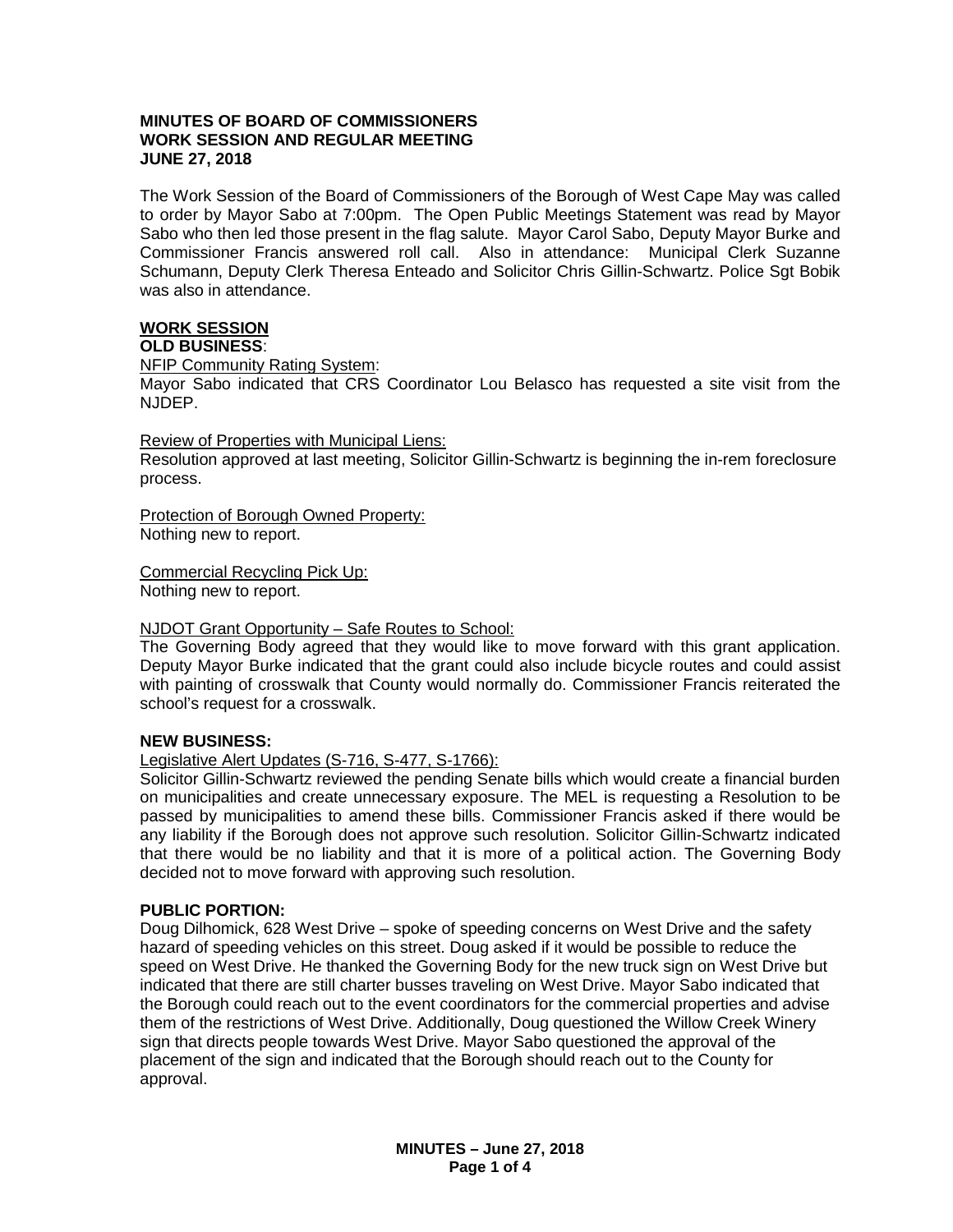Tricia Miller, 303 West Drive – indicated that she spoke to Christine at Beach Plum Farm about a sign that they had posted and the sign was quickly removed.

Mayor Sabo indicated that the Borough is in the process of purchasing a portable speed sign which will be utilized on West Drive and other areas in the Borough. The sign will display the driver's speed and calculate data which will be used by the police department.

Tom Halligan, 640 West Drive, questioned the placement of the speeding signs on West Drive and indicated that one is hidden behind an overgrown tree and the other should be placed closer to the intersection of Sunset and West Drive.

Beth Frederick – understands that the Welcome Center suggests busses to go on West Drive and provided additional emails from residents who were not able to attend tonight's meeting. Deputy Mayor Burke indicated that he would reach out to the Welcome Center.

Kristen Ewing, 628 West Drive – asked the police to sit on the corner of West Drive to monitor situation and asked if a speed bump/hump was an option. Ms. Ewing expressed her appreciation of signs and help thus far. Mayor Sabo indicated that a speed bump/hump is not an option, as it is a liability on the Borough and there had been issues in the past.

Jennifer Simon - expressed concerns with large vehicles on West Drive. Ms. Simon has children who are unable to ride their bikes in the street because it is not safe with the speeding, oversized vehicles.

Mike Lanzone, 303 West Drive, spoke of the County database of roads which updates through Google and indicates speeds and restrictions on roadways within the County. Agrees with safety concerns of children and bicycles and suggested a lane restriction. Mayor Sabo spoke of a conversation from the fall with County Engineer Dale Foster who indicated that "traffic dictates the speed limit" and indicated that she will consult with the Borough Engineer regarding the lane restriction option. Mr. Lanzone also indicated ponding water when it rains heavily. Mayor Sabo indicated that drainage will be looked at during the upcoming road reconstruction project.

Tony Simon – indicated that a lane restriction may cause issues with fire trucks and emergency personnel vehicles. Mr. Simon suggested bus/truck route signs on Stevens Street and Bayshore Road to prevent excess traffic on West Drive.

Len Benstead, 306 West Drive – formerly owned 173 Stevens Street and agrees with the safety concerns that had been mentioned and expressed concern with the draining on West Drive with upcoming paving project and asked for tentative schedule. Mayor Sabo stated that the project is still about a year out, as there is a first phase which will be done this fall and includes Leaming Avenue and the Borough Hall Parking Lot.

Sgt. Bobik asked for clarification on the obstructed speed sign on West Drive. Sgt. Bobik also indicated that conditions could permit for other offenses to be summonsed for, such as careless driving and mentioned that the Cape May Police Department has recently been utilizing a ghost car and have had success with that tactic.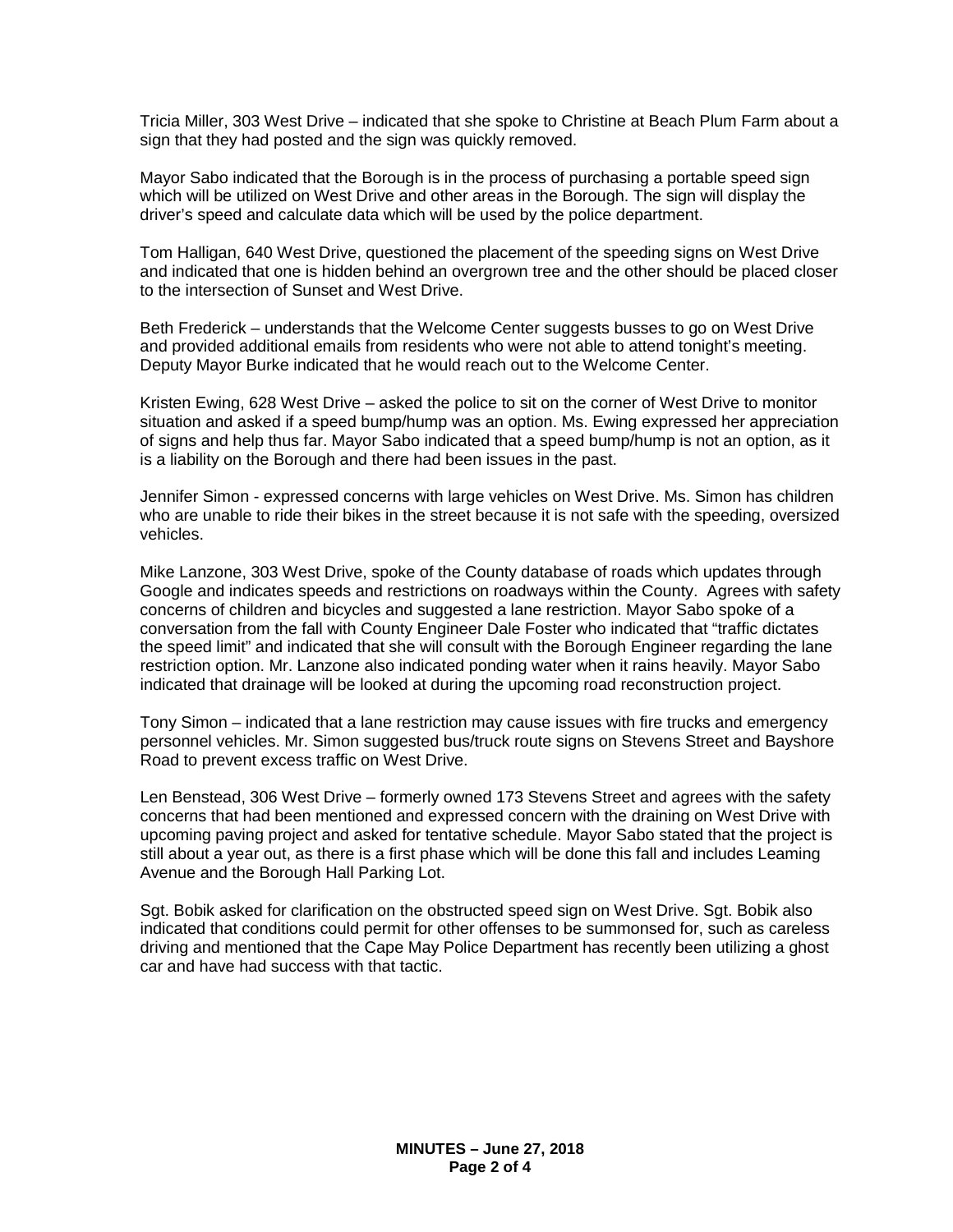# **REGULAR MEETING**

**CONSENT AGENDA**: On motion of Deputy Mayor Burke, seconded by Commissioner Francis, the following Consent Agenda was unanimously approved on roll call vote.

Minutes:

June 13, 2018 – Work Session and Regular Meeting

June 13, 2018 – Closed Session

**Ordinances for Introduction and Publication:**<br>543-18 **An Ordinance Granting Rene** 

- 543-18 An Ordinance Granting Renewed Consent and Permission to South Jersey Gas Company to Use the Public Streets to Furnish Gas for Light, Heat and Power in the Borough of West Cape May
- 544-18 Amending Section 27 of the Borough Code Regarding Exceptions to Bulk **Regulations**

Resolutions:

- 119-18 Authorizing the Execution of a Contract Renewing Membership in the Atlantic County Municipal Joint Insurance Fund
- 120-18 Accept the Audit Report for 2017
- 121-18 Authorizing Hardship Condition Road Open Permit Hunt & Son, LLC 122 Stevens Street; Block 73, Lot 4
- 122-18 Authorizing Professional Engineering Services for 2018 Capital Improvement **Projects**
- 123-18 Approving Catering Permit Chamberlain Hospitality Group, Inc.
- **Bill Payment**

### **NON-CONSENT AGENDA**

Ordinances for Second Reading and Public Hearing:

539-18 An Ordinance Amending Section 27 of the Borough Code Regarding Permitted Uses in the Commercial Districts

Mayor Sabo opened the public hearing. When no one wished to speak, the public hearing was closed and Commissioner Francis made a motion, seconded by Deputy Mayor Burke, to adopt Ordinance 539-18. The motion was carried unanimously on roll call vote.

### Resolutions:

125-18 Closed Session – Contract Negotiations

Deputy Mayor Burke made a motion, seconded by Commissioner Francis, to adopt Resolution 125-18. The motion was carried unanimously on roll call vote.

The Board of Commissioners moved into Closed Session at 8:16pm. The Board of Commissioners resumed Open Meeting at 8:39pm. No formal action was taken.

### **COMMISSIONER REPORTS**

Commissioner Francis attended the West Cape May Elementary School Stepping Up Ceremony and provided words of wisdom and presented proclamations by Mayor Sabo to students. Commissioner Francis indicated that he was happy to attend this ceremony and looks forward to next year's ceremony.

Deputy Mayor Burke indicated that there is a blood drive scheduled for July 26<sup>th</sup> at Borough Hall.

Mayor Sabo had nothing to report.